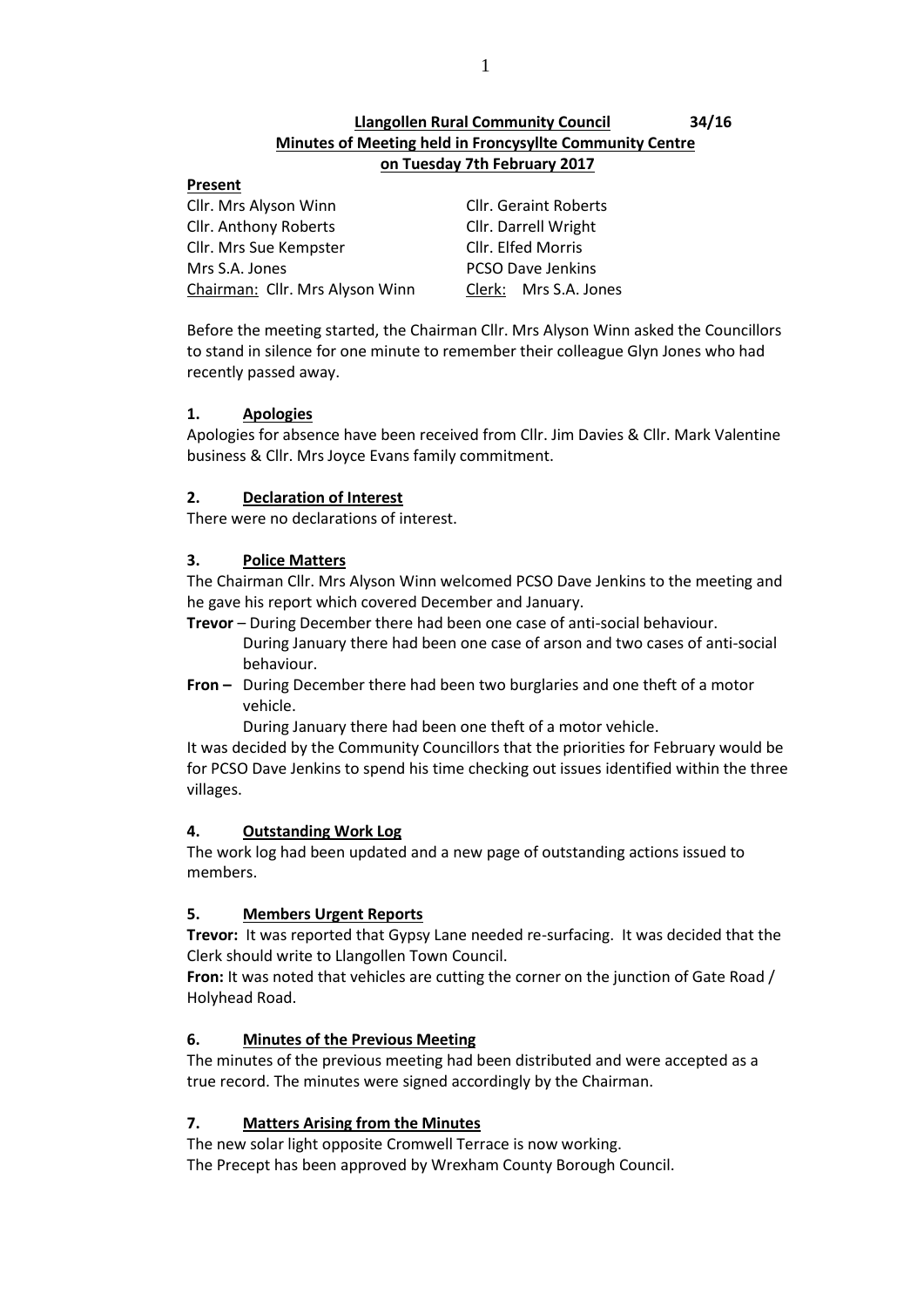# **8. Planning 35/16**

**Planning Applications:**

Siting of mobile home for use as temporary accommodation (2 ½ years) (in retrospect) **Llanerch Cottage, Yr Ochr, Froncysyllte. P/2017/0006**

The Community Council stated that 1 ½ years would be ample time for the building work to be completed.

Erection of detached garage, rear utility front porch and side sun room extensions, 2 Dormers & erection of 1.5m high fence.

#### **Sycamore Cottage, The Slip, Trevor P/2026/1115**

There were no objections to the above planning applications.

#### **Certificates of Decision**

Application for variation of condition No 1 imposed under planning permission code no P/2012/0008 to allow for a further 5years to commence development. **Gwel Y Dyffryn, Garth Road, Garth. P/2016/1053 GRANTED**

Variation of condition No 12 imposed under planning permission P/2011/0117 to allow dual use of converted garage as both Granny Annex and as holiday accommodation (in retrospect)

# **Woodbank Cottage, Pontcysyllte. P2016/0716 GRANTED**

### **9. Correspondence**

**Welsh Assembly Government:**

Robert Hay – Section 137 Expenditure Limit. Advice Surgeries for Susan Elan Jones MP & Ken Skates AM

#### **E.Mail:**

#### **Wrexham County Borough Council:**

Allan Forest – Plan of the alterations that are proposed for Reads Yard. Miss C John, Accountancy Manager – agreeing to the precept requirements for 2017/2018. Gaynor Coventry, Deputy Returning Officer Community Council Elections – Information evening for Clerks 14/2/17. Youth Support Services – Commissioning Framework and frequently asked questions. Kingdom Security – December report. Martin Howarth – Service Level agreement 2017 – 2018.

#### **Police:**

PCSO Dave Jenkins – Training available on Community Speed watch. Inspector Jackie Downes – Speeding update.

# **One Voice Wales:**

Financial Management & Governance Training Opportunities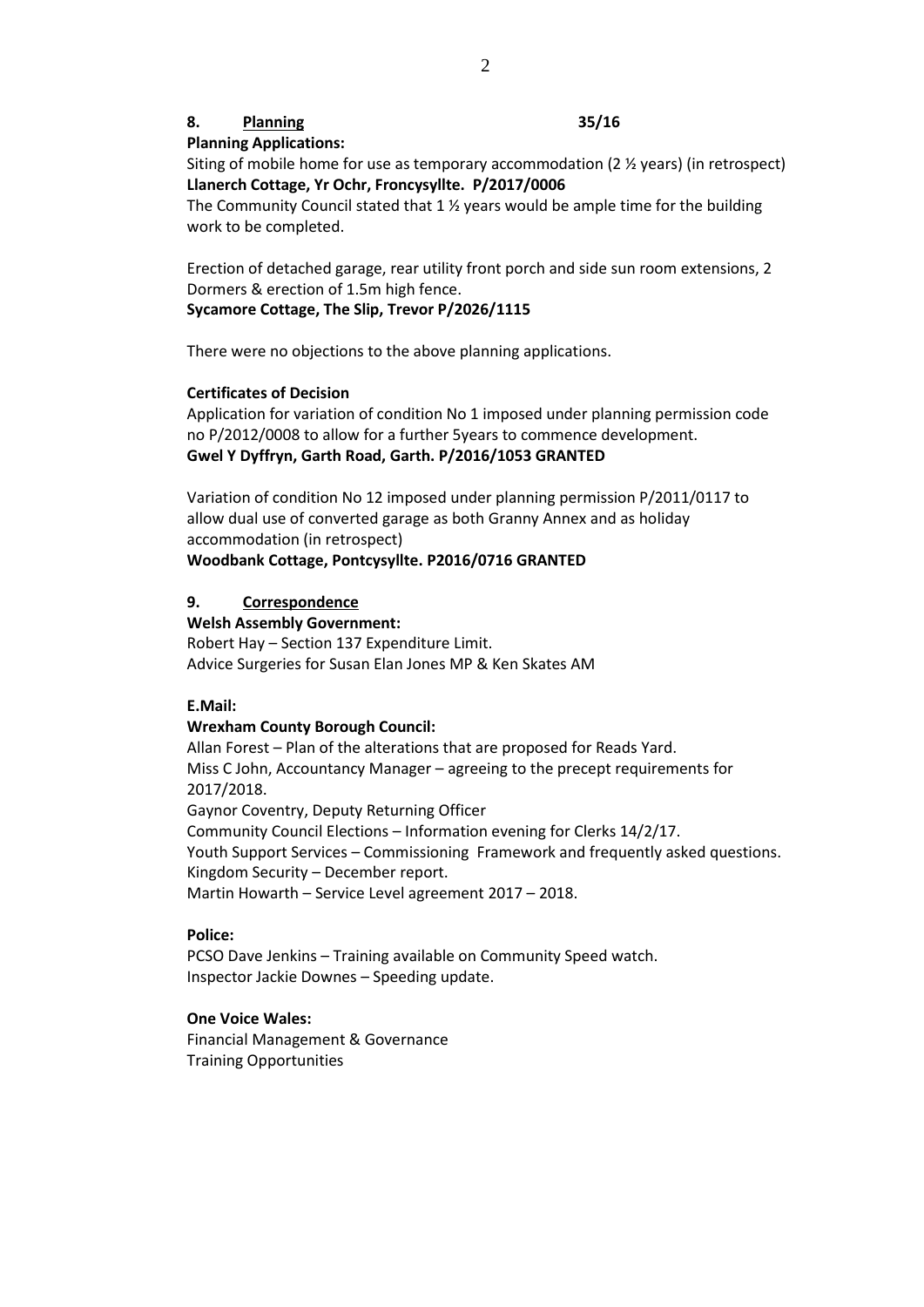## **General: 36/16**

Canal & River Trust – new café boat business for Trevor Basin. Clwydian Range & Dee Valley Area of Outstanding Natural Beauty-meeting at Fron Community Centre 2<sup>nd</sup> February 2017. Mrs Monica Jones thanking the Community Council for the flowers and sympathy card she had received following the death of her husband Cllr. Glyn Jones. Cllr. Mrs Joyce Evans thanking the Community Council for the flowers and sympathy card she had received following the death of her sister. Homestart requesting financial assistance. Vic Studios requesting financial assistance.

#### **Receipts:**

Peter Green Groundcare

# **10. Footpaths & Roadways**

Nothing to report.

## **11. Projects 2016/2017**

Nothing to report.

#### **12. Meetings / Training**

Mark Watson Jones, North & Mid Wales Trunk Road Agent has met with Cllr. Mrs Alyson Winn, Cllr. Jim Davies, C/Cllr Pat Jeffares and the Clerk to discuss how to improve the 'Gateway to the World Heritage Site' on both approaches into Fron. The outcome of the meeting was very encouraging and we are now waiting for a plan of action from Mr Watson Jones.

### **13. Noddfa Cemetery Report**

Nothing to report.

#### **14. Playgrounds**

The new play equipment has now been installed in the Oaks playground. The monthly play inspection reports have been received.

Cllr. Mrs Sue Kempster, Chair of the Playground sub-committee stated that a meeting had been held in January to discuss the three quotations for the felling of the trees at the Woodland Grove play area in Fron. After a lengthy discussion the recommendation from the Playground committee was to offer RJ Tree Services the contract. This was accepted and approved by the full Council.

#### **15. Newsletter**

The deadline for the Spring newsletter has been extended to Friday 10<sup>th</sup> February.